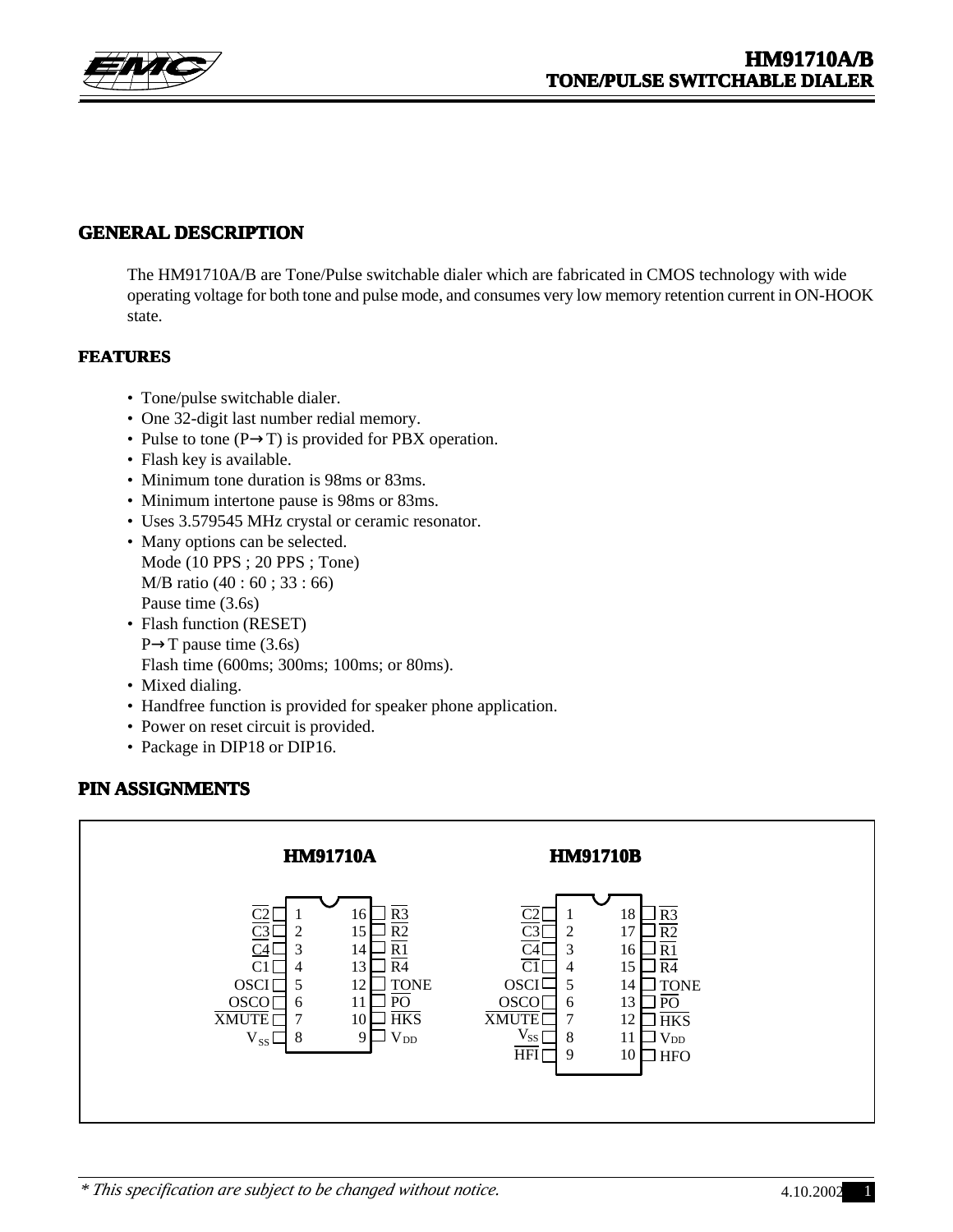

#### **KEYBOARD ASSIGNMENT**

| $\mathsf{C}1$ | C <sub>2</sub> | C <sub>3</sub> | C4                |
|---------------|----------------|----------------|-------------------|
|               |                |                | $P \rightarrow T$ |
|               |                |                | F                 |
|               |                |                | D                 |
| $\ast$        |                |                | <b>RD</b>         |
|               |                |                |                   |

- 1).  $P \rightarrow T$ : In pulse mode, execute  $P \rightarrow T$  function.
- 2).  $F$  : Flash key.
- 3). RD : Redial key.
- 4). P : Pause key.

#### **FUNCTIONAL BLOCK DIAGRAM**



## **DIALING SIGNAL OPTION : DIALING OPTION :**

| a]:Flash time:   |              |                |  |  |  |  |
|------------------|--------------|----------------|--|--|--|--|
| Row <sub>3</sub> | Row4         | flash time(ms) |  |  |  |  |
| <b>NR</b>        | <b>NR</b>    | 600            |  |  |  |  |
| <b>NR</b>        | $\mathbb{R}$ | 300            |  |  |  |  |
| R                | <b>NR</b>    | 100            |  |  |  |  |
| R                | R            | 80             |  |  |  |  |

| b).       |                  |              |            |       |
|-----------|------------------|--------------|------------|-------|
| Row1      | Row <sub>2</sub> | <b>MODE</b>  | PULSE RATE | M/B   |
| R         | <b>NR</b>        | <b>TONE</b>  |            |       |
| R         | R                | <b>TONE</b>  |            |       |
| <b>NR</b> | <b>NR</b>        | <b>PULSE</b> | 20PPS      | 40:60 |
| <b>NR</b> | R                | <b>PULSE</b> | 20PPS      | 33:66 |
| <b>UR</b> | <b>NR</b>        | <b>PULSE</b> | 10PPS      | 40:60 |
| UR        | R                | <b>PULSE</b> | 10PPS      | 33:66 |

c]:Tone function:

| Col1      | <b>Tone Duration</b> | inter-Tone<br>Pause |
|-----------|----------------------|---------------------|
| <b>NR</b> | 98 ms                | 98 ms               |
|           | 83 ms                | $83 \text{ ms}$     |

Note: NR:no resistance.

R : A resistance connect to Vss  $(820K\Omega)$  typically) UR: A resistance connect to V DD

*\* This specification are subject to be changed without notice.*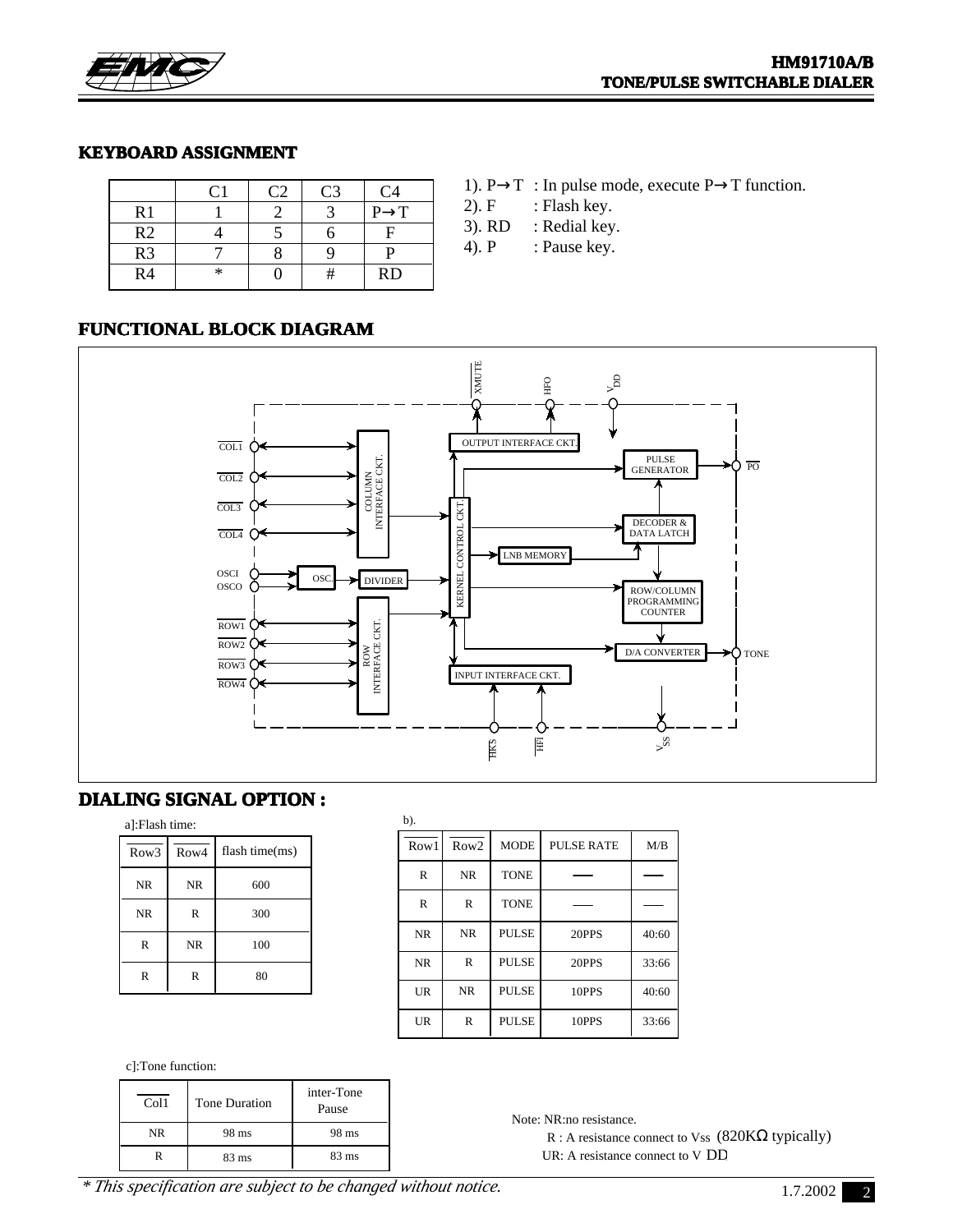

## **PIN DESCRIPTION**

| <b>Symbol</b>                                                                                                                                          | <b>Function</b>                                                                                                                                                                                                                                                                                                                                                                                                                                                                                                                                                                                                                                                                                      |
|--------------------------------------------------------------------------------------------------------------------------------------------------------|------------------------------------------------------------------------------------------------------------------------------------------------------------------------------------------------------------------------------------------------------------------------------------------------------------------------------------------------------------------------------------------------------------------------------------------------------------------------------------------------------------------------------------------------------------------------------------------------------------------------------------------------------------------------------------------------------|
| $\frac{\overline{C1}}{\overline{C2}}$ $\frac{\overline{C3}}{\overline{C4}}$<br>$\overline{R1}$<br>$\overline{R2}$<br>$\overline{R3}$<br>R <sub>4</sub> | Provides keyboard scanning.<br>a. Keyboard scanning:<br>HKS pin is LOW, the column group stays in "HIGH" stays and row group stays in "LOW" state.<br>The key pad is compatible with the standard dual contact matrix keyboard (as Figure 1b.), the<br>inexpensive single contact keyboard (as Figure 1a.), and electronic input (as Figure 1c.).<br>When HKS is "low", a valid key entry is defined by related Row & Column connection or by<br>electronic input; (as show in Figure 1c).<br>Activation of two or more keys will result in no response, except for single key.<br>To avoid keyboard bouncing error, this chip provides built-in debounce circuit. (The debounce<br>$time = 20$ ms.) |
|                                                                                                                                                        | Column<br>Row                                                                                                                                                                                                                                                                                                                                                                                                                                                                                                                                                                                                                                                                                        |
|                                                                                                                                                        | Figure 1a: Single contact form keyboard configuration                                                                                                                                                                                                                                                                                                                                                                                                                                                                                                                                                                                                                                                |
|                                                                                                                                                        | Row<br>Column                                                                                                                                                                                                                                                                                                                                                                                                                                                                                                                                                                                                                                                                                        |
|                                                                                                                                                        | Figure 1b: Dual contact form keyboard configuration                                                                                                                                                                                                                                                                                                                                                                                                                                                                                                                                                                                                                                                  |
|                                                                                                                                                        |                                                                                                                                                                                                                                                                                                                                                                                                                                                                                                                                                                                                                                                                                                      |
|                                                                                                                                                        | $\frac{V_{DD}}{V_{S}} = - - - \frac{V_{SD}}{S}$<br>Row                                                                                                                                                                                                                                                                                                                                                                                                                                                                                                                                                                                                                                               |
|                                                                                                                                                        | $-V_{DD}$<br>Column                                                                                                                                                                                                                                                                                                                                                                                                                                                                                                                                                                                                                                                                                  |
|                                                                                                                                                        | $ V_{\rm sc}$                                                                                                                                                                                                                                                                                                                                                                                                                                                                                                                                                                                                                                                                                        |
|                                                                                                                                                        | Figure 1c : Electronic signal input keyboard configuration                                                                                                                                                                                                                                                                                                                                                                                                                                                                                                                                                                                                                                           |
| <b>OSCI</b><br><b>OSCO</b>                                                                                                                             | Oscillator input & Oscillator output pins.<br>The 3.579545 MHz oscillator is formed by a built-in inverter inside of this chip and by connecting a<br>3.579545 MHz crystal or a ceramic resonator across the OSCI and OSCO pins. (built-in feedback<br>resistor and capacitor)<br>When HKS is low, a valid key-in may turn on this oscillator and generates a 3.579545 MHz clock.                                                                                                                                                                                                                                                                                                                    |
| <b>XMUTE</b>                                                                                                                                           | Mute output pins.                                                                                                                                                                                                                                                                                                                                                                                                                                                                                                                                                                                                                                                                                    |
|                                                                                                                                                        | NMOS open drain output structure.<br>The output is in low state during dialing sequence (both Pulse and Tone mode) otherwise this pin is                                                                                                                                                                                                                                                                                                                                                                                                                                                                                                                                                             |
|                                                                                                                                                        | "high-impedance".                                                                                                                                                                                                                                                                                                                                                                                                                                                                                                                                                                                                                                                                                    |
|                                                                                                                                                        | Long (continue) Mute.                                                                                                                                                                                                                                                                                                                                                                                                                                                                                                                                                                                                                                                                                |
| $\overline{V}_{\underline{ss}}$                                                                                                                        | Negative power supply pin.                                                                                                                                                                                                                                                                                                                                                                                                                                                                                                                                                                                                                                                                           |
| $\overline{V}_{\underline{\underline{D}\underline{D}}}$<br><b>HKS</b>                                                                                  | Positive power supply pin.<br>Hook switch input pin.                                                                                                                                                                                                                                                                                                                                                                                                                                                                                                                                                                                                                                                 |
|                                                                                                                                                        | When the handset is in ON-HOOK state, this pin must be pulled "high" in order to disable the dialing                                                                                                                                                                                                                                                                                                                                                                                                                                                                                                                                                                                                 |
|                                                                                                                                                        | operation and decrease the power consumption.                                                                                                                                                                                                                                                                                                                                                                                                                                                                                                                                                                                                                                                        |
| $\overline{PO}$                                                                                                                                        | When in OFF-HOOK state, the HKS pin must be pulled "low" state for all function operation.<br>Pulse output signal pin.                                                                                                                                                                                                                                                                                                                                                                                                                                                                                                                                                                               |
|                                                                                                                                                        | NMOS open drain output structure.                                                                                                                                                                                                                                                                                                                                                                                                                                                                                                                                                                                                                                                                    |
|                                                                                                                                                        | The output is "low" during pulse dialing and Flash operation, otherwise this output is "floating".                                                                                                                                                                                                                                                                                                                                                                                                                                                                                                                                                                                                   |

*\* This specification are subject to be changed without notice.* 1.7.2002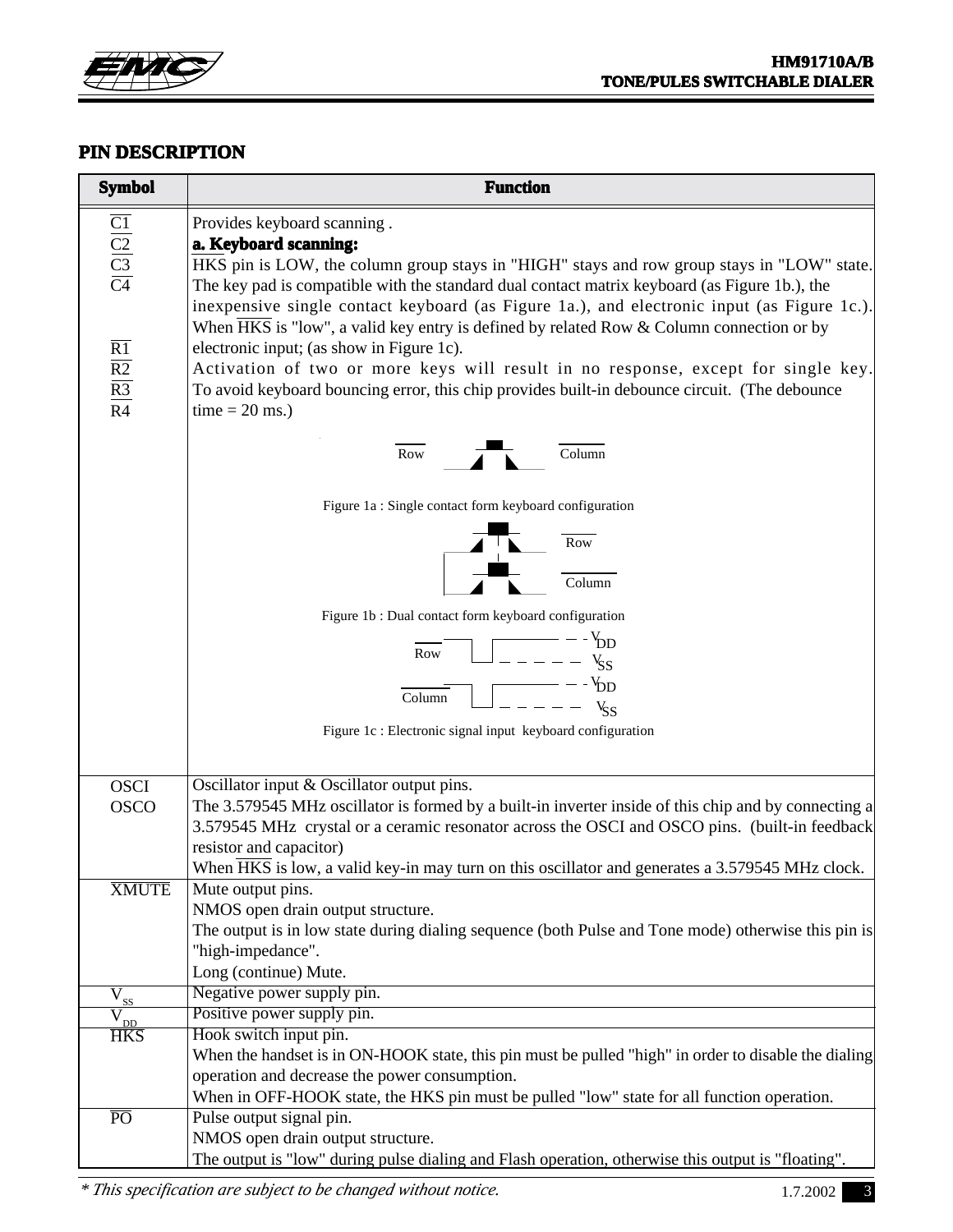

| <b>Symbol</b> | <b>Function</b>                                                                                                            |
|---------------|----------------------------------------------------------------------------------------------------------------------------|
| <b>TONE</b>   | Dual Tone Multi-frequency output pin.                                                                                      |
|               | In TONE mode, when a entry of digit key (include $*$ , $# \text{key}$ ), this pin will sent out a corresponding            |
|               | DTMF signal.                                                                                                               |
|               | The TONE pin provides minimum tone duration $(t_{\rm m})$ , & minimum intertone pause time to support rapid                |
|               | key-in. If key-in time is less than $t_{\rm m}$ , DTMF signal will last for $t_{\rm m}$ , otherwise the tone duration will |
|               | last as long as the key is pressed.                                                                                        |
| <b>HFI</b>    | Handfree input control pin.                                                                                                |
|               | Toggle input sturcture, falling edge trigger.                                                                              |
|               | It is used to enable and disable Handfree function.                                                                        |
|               | With waveshaped by a built-in Schmit trigger, the bounce of input can be eliminated by external R,                         |
|               | C debounce circuit.                                                                                                        |
|               | A built-in pull up resistor is 200K typical.                                                                               |
| <b>HFO</b>    | Handfree output pin.                                                                                                       |
|               | Inverter output structure (normally "low", active "high").                                                                 |
|               | When a HFI pin is active, Handfree function will be enabled (HFO=1) or disabled (HFO=0).                                   |
|               | When the Handfree function is enable (HFO=1), after OFF-HOOK action, it can reset Handfree                                 |
|               | function and HFO pin return to "low" state.                                                                                |

## **FUNCTION DESCRIPTION**

#### **Keyboard Operation**

#### **Symbol definitions:**

| a). $\uparrow$         | : OFF-HOOK or enable Hand Free function.                                                                                                          |
|------------------------|---------------------------------------------------------------------------------------------------------------------------------------------------|
| b). $\downarrow$       | : ON-HOOK or disable Hand Free function.                                                                                                          |
|                        | c). D <sub>1</sub> D <sub>n</sub> : Digit key; 1,2,3,4,5,6,7,8,9,0,*,# (C <sub>1</sub> C <sub>n</sub> is same as D <sub>1</sub> D <sub>n</sub> ). |
|                        | d). $D_{p_1} D_{p_n}$ : Pulse digit; 1,2,3,4,5,6,7,8,9,0, ( $C_{p_1} C_{p_n}$ is same as $D_{p_1} D_{p_n}$ ).                                     |
|                        | e). $D_{1}$ , $D_{1}$ : Tone digit; 1,2,3,4,5,6,7,8,9,0,*, # (C <sub>1</sub> ,C <sub>1</sub> is same as $D_{1}$ ,D <sub>1</sub> .                 |
| f). $t_E$              | : Flash time.                                                                                                                                     |
| g). $t_{\rm p}$        | : Pause time.                                                                                                                                     |
| h). $t_{\text{pr}}$    | : Pulse to Tone wait time.                                                                                                                        |
| $i)$ . $t_{\text{cp}}$ | : Pause time for flash.                                                                                                                           |
| j). $t_{\rm BP}$       | : Pause time for redial.                                                                                                                          |
| $k)$ . LNB             | : Last number redial buffer.                                                                                                                      |

### **A. Normal Dialing**

#### 1. Digit Dialing

Procedure  $: \uparrow$  D1, D2 . . . . . . , Dn  $\downarrow$ Dial out  $: Dt1, Dt2 \ldots$ , Dtn in tone mode Dial out  $: Dp1, Dp2 \ldots$ , Dpn in pulse mode LNB : D1, D2 . . . . . . Dn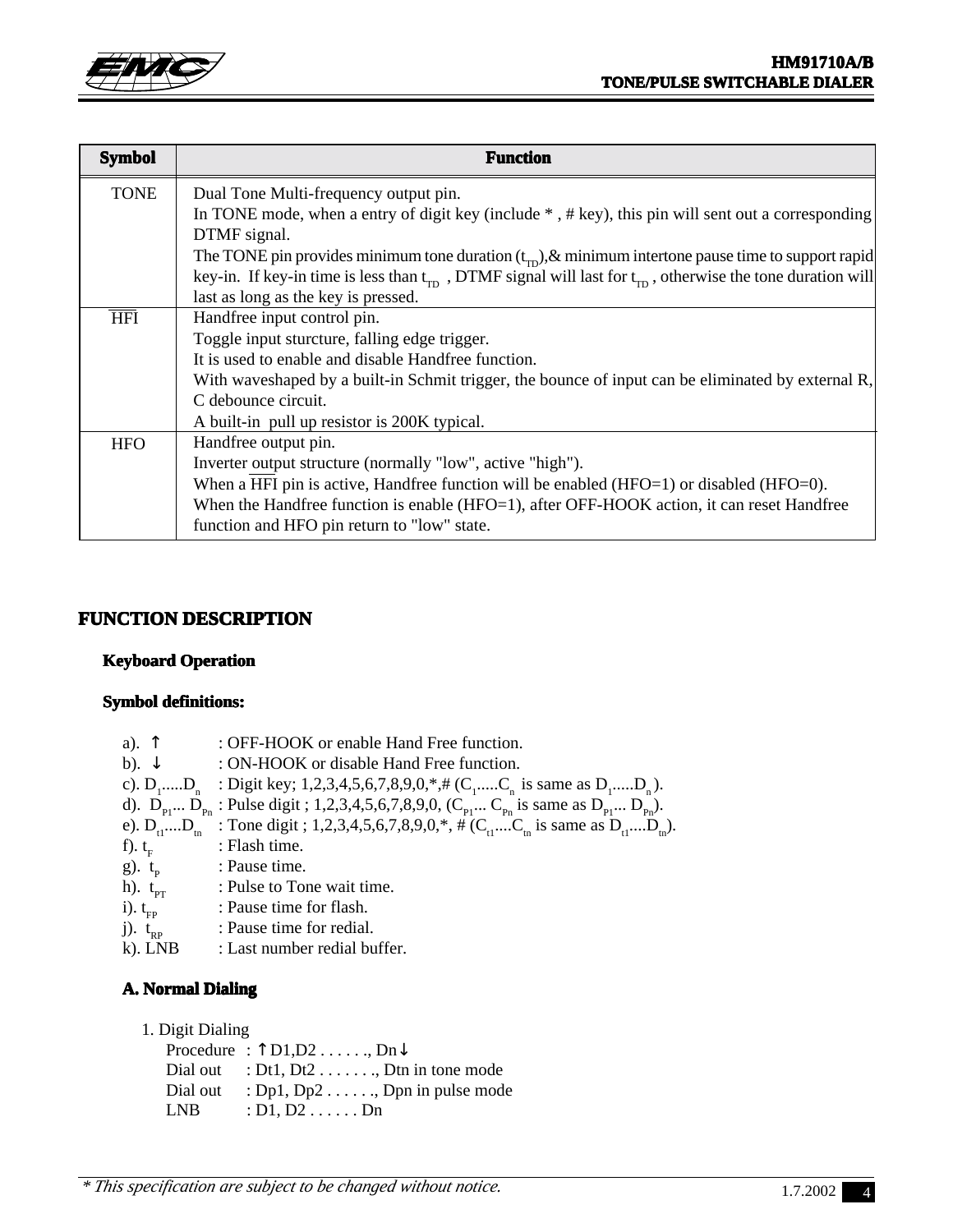

- 2. Dialing with flash key
	- Procedure :  $\uparrow$  F,D1,D2 . . . . . . , Dn $\downarrow$ Dial out  $:t_{\rm m}$ , Dt1, Dt1  $\dots$ , . . . . . . , Dtn in tone mode Dial out<br>LNB  $\therefore$   $\dot{L}_n$ , Dp1, Dp1  $\dots \dots$ , Dpn in pulse mode  $: D1, D2 \ldots$ ......Dn

3. Dialing with  $P \rightarrow T$  key Procedure :  $\uparrow$  D1, D2 . . . . . .,  $P \rightarrow T$ , . . . . . , Dn $\downarrow$ Dial out : Dp1, Dp2, . . . .  $t_{PT}$ , . . . . . , Dtn in pulse mode<br>LNB : D1, D2 . . . . . , P $\rightarrow$ T, . . . . Dn : D1, D2  $\dots$ ,  $P\rightarrow T$ ,  $\dots$ . Dn Note : If key in digit over maximum digit stored in LNB, then RD is inhibited even after on/off hook.

#### **B. Mixed dialing**

Procedure :  $\uparrow$  D1, D2 . . . . . ., P $\rightarrow$ T, D9,D10, . . . . . . , Dn $\downarrow$ Dial out : Dp1, Dp2, . . . . t<sub>pr</sub>, Dt9,Dt10 . . . . . , Dtn<br>LNB : D1, D2 . . . . . , P $\rightarrow$ T, D9,D10 . . . . Dn : D1, D2 . . . . . ,  $P \rightarrow T$ , D9, D10 . . . . Dn

#### **C. Redial**

 $LNB$  :  $D1, D2$  . . . . . Dn Procedure :  $\uparrow$  RD  $\downarrow$ Dial out : Dt1, Dt2, ... . Dtn in tone mode Dial out  $: Dp1, Dp2, \ldots$  Dpn in pulse mode Note : If key in digit over maximum digit stored in LNB, then RD is inhibited.

#### **D. Pause Function**

Procedure :  $\uparrow$  D1, D2, ... .Dn, P, C1 ... . $Cn\downarrow$ Dial out : Dt1, Dt2, ... . Dtn, tp, Ct1  $\dots$  ... ... . . . . Ctn in tone mode Dial out : Dp1, Dp2, . . . . Dpn,tp, Cp1 . . . . . . . . .Cpn in pulse mode  $LNB$  :  $D1, D2$  . . . . . Dn, P, C1, C2 . . . . . . . . . . . . Cn

#### **E. Flash Function**

1. Reset Procedure :  $\uparrow$  D1, D2, . . . .Dn, F, C1 . . . . . . Cn  $\downarrow$ Dial out  $\therefore$  Dt1, Dt2, ... . Dtn, t<sub>F</sub>Ct1 ........... Ctn in tone mode Dial out : Dp1, Dp2, . . . . Dpn, tF ,Cp1 . . . . . . . . .Cpn in pulse mode  $LNB$  :  $C1, C2$  . . . . . . Cn

#### **Handfree function operation: Handfree function operation:**

A). To execute Handfree function : When HFO = "low",  $\overline{HFI}$  pin is active, the Handfree function will be enabled (HFO="HIGH").

B). Reset Handfree function:

a. OFF-HOOK action.

b. When HFO="high", a HFI pin is active again , the Handfree function will be reset (HFO="LOW").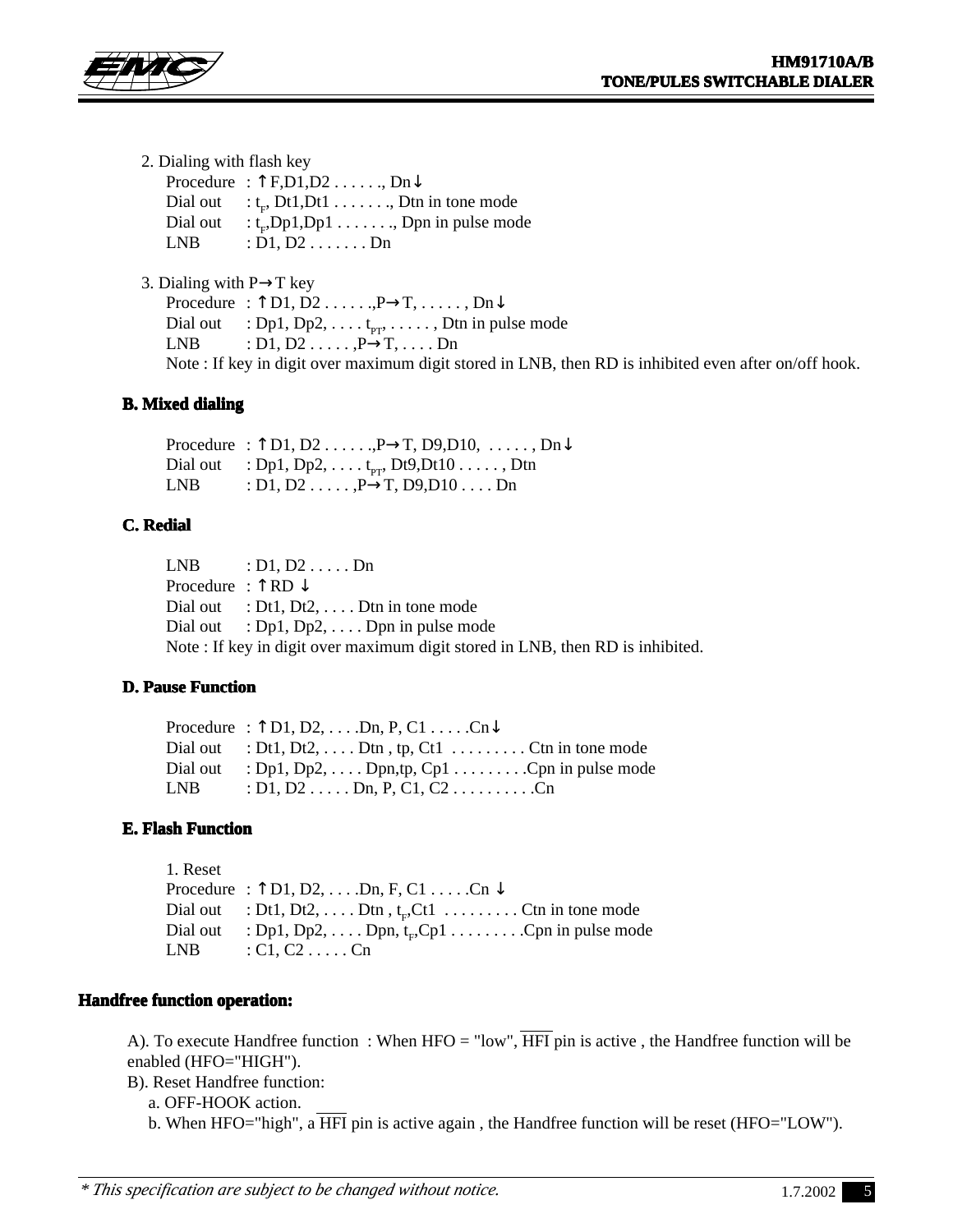

## **Operating flow chart of Handfree**



| STATE NO.           | <b>PO</b> | <b>XMUTE</b> | <b>HFO</b> |
|---------------------|-----------|--------------|------------|
| (0) INITIAL STATE   |           |              |            |
| (1) ON HKS HF LINE  |           |              |            |
| (2) OFF HKS LINE    |           |              |            |
| (3) OFF HKS HF LINE |           |              |            |

\* Note : ON : ON HKS OFF : OFF HKS HF : Pressed HF key

\* F : Floating (Hi-impedance)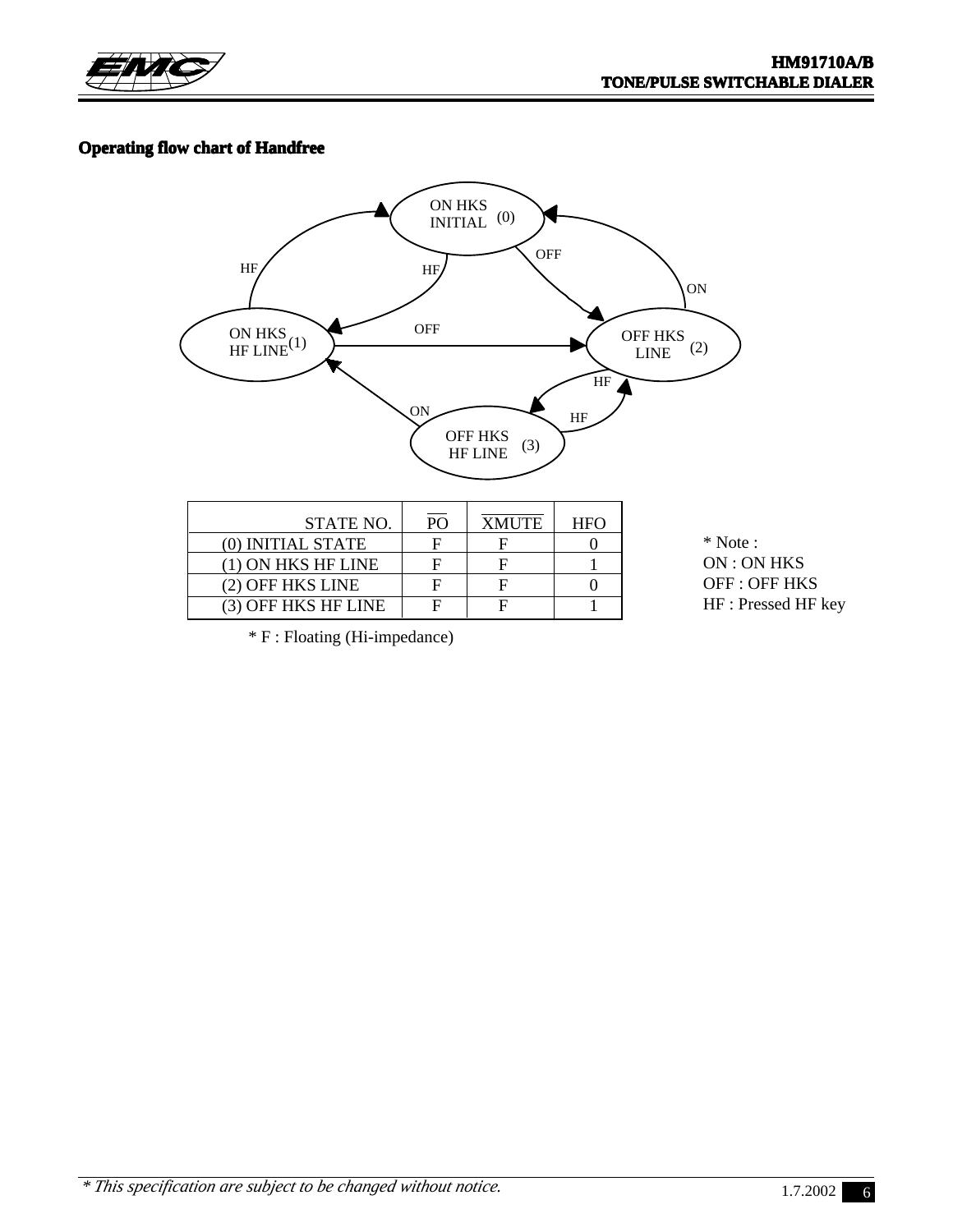

## **TEST CIRCUIT**



ampere meter.

R\* , C\* mean others column and row.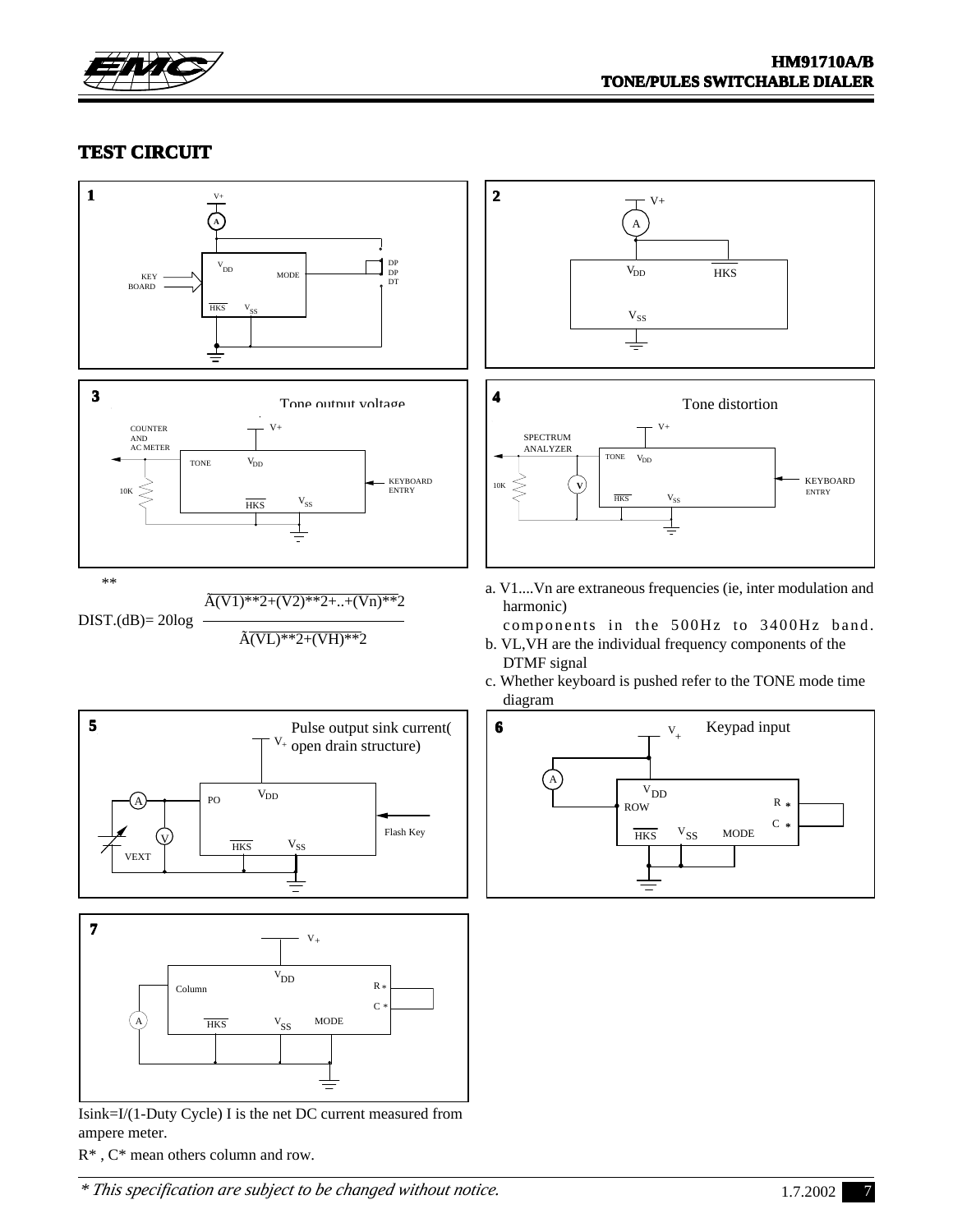

## **ABSOLUTE MAXIMUM RATINGS** (Ambient Temperature is 25°C, All voltage referenced to V<sub>ss</sub>.)

| Parameter                    | Sym.       | <b>Ratings</b>                  | Unit     |
|------------------------------|------------|---------------------------------|----------|
| <b>Power Supply Voltage</b>  | DD         | 6.0                             |          |
| <b>Input Voltage Range</b>   | IN         | $-0.3 \sim V_{\text{DD}} + 0.3$ |          |
| <b>Operating Temperature</b> | <b>OPR</b> | $0 \sim 50$                     | $\alpha$ |
| Storage Temperate            | <b>STO</b> | $-55 \sim 125$                  | $\circ$  |
| <b>Power Dissipation</b>     |            | 500                             | mw       |

# **ELECTRICAL CHARACTERISTICS** (I) (Ambient Temperature is 25°C, All voltage referenced to  $V_{ss}$  ,  $V_{DD} = 2.5V$ ,

unless otherwise noted**.**)

(General purpose specification, fosc. = 3.579545 MHz)

| <b>Parameter</b>          | Sym.                 | <b>Conditions</b>                 | Min.                                          | Typ.                     | Max.                                          | Unit                    |
|---------------------------|----------------------|-----------------------------------|-----------------------------------------------|--------------------------|-----------------------------------------------|-------------------------|
| <b>Operating Voltage</b>  | $\bar{\bar{V}}_{DD}$ | Tone                              | $\overline{2.5}$                              | $\equiv$                 | $\overline{5.5}$                              |                         |
|                           |                      | Pulse                             | 2.0                                           | $\overline{\phantom{a}}$ | 5.5                                           | $\mathbf{V}$            |
|                           |                      | Memory retension                  | 1.0                                           | $\overline{\phantom{a}}$ | 5.5                                           |                         |
| <b>Operating Current</b>  | Iop                  | Tone                              | $\overline{a}$                                | 0.6                      | $\overline{2}$                                | mA                      |
|                           |                      | Pulse OFF-HOOK, Keypad entry      | $\overline{a}$                                | 0.2                      | 0.5                                           | mA                      |
| <b>Standby Current</b>    | Is                   | ON-HOOK, No Keypad entry          | $\overline{\phantom{0}}$                      | 0.1                      | $\mathbf{1}$                                  | $\mu A$                 |
| Memory retention current  | Imr                  | ON-HOOK, $V_{DD} = 1.0V$          |                                               | 0.1                      | 0.2                                           | $\mu A$                 |
| Control pin input voltage | Vil                  |                                   | $\overline{\text{V}}_{\underline{\text{SS}}}$ | $\blacksquare$           | $\overline{0.3V}_{DD}$                        | $\overline{\mathbf{V}}$ |
|                           | Vih                  |                                   | $ \overline{0.7}\mathrm{V}_{\mathrm{DD}}\>$   | $\overline{\phantom{a}}$ | $\overline{\text{V}}_{\underline{\text{DD}}}$ | $\overline{\mathbf{V}}$ |
| XMUTE pin                 |                      |                                   |                                               |                          |                                               |                         |
| leakage current           | Imth                 | $V\overline{\text{xmute}} = 2.5V$ |                                               |                          | $\mathbf{1}$                                  | $\mu A$                 |
| sink current              | Imtl                 | $V \overline{\text{xmu}} = 0.5 V$ | 0.2                                           | 0.5                      | $\overline{\phantom{0}}$                      | mA                      |
| HKS pin input current     | <b>Ihks</b>          | $V$ hks = 2.5V                    |                                               | $\overline{\phantom{a}}$ | 0.1                                           | $\mu A$                 |
| Keyboard scanning pin     |                      |                                   |                                               |                          |                                               |                         |
| drive current             | Ikbd                 | $*Vn = 0V$ ,                      | 4                                             | 10                       | 30                                            | $\mu A$                 |
| sink current              | Ikbs                 | $*Vn = 2.5V,$                     | 200                                           | 400                      | 800                                           | $\mu A$                 |
| Key-in debounce time      | $t_{DB}$             |                                   | $\overline{a}$                                | 20                       | $\overline{\phantom{0}}$                      | ms                      |
| HFI pin input resistor    | Rhfi                 | $Vhfi=0$                          | $\blacksquare$                                | 200                      | $\overline{\phantom{a}}$                      | $K\Omega$               |
| HFO pin                   |                      |                                   |                                               |                          |                                               |                         |
| drive current             | Ihdoh                | $Vhfo = 2.0V$                     | 0.5                                           | $\overline{\phantom{a}}$ |                                               | mA                      |
| sink current              | <b>Ihdol</b>         | $Vhfo = 0.5V$                     | 0.5                                           | $\overline{\phantom{a}}$ |                                               | mA                      |

\* Vn : Input voltage of any keyboard scanning pin (Row group, Column group).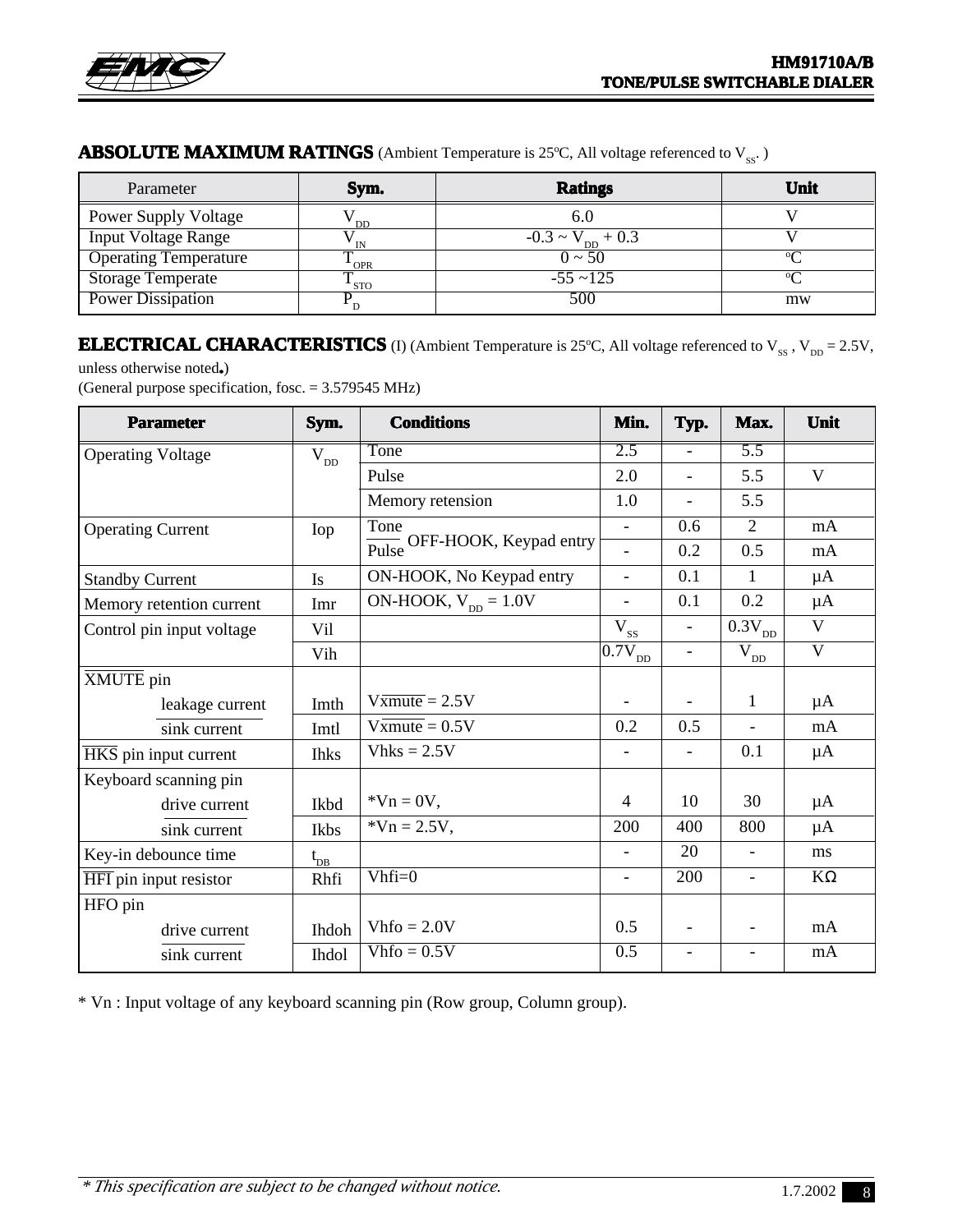## **ELECTRICAL CHARACTERISTICS** (II) (Ambient Temperature is 25°C, All voltage referenced to  $V_{ss}$  ,  $V_{DD} = 2.5V$ ,

unless otherwise noted**.**)

(Pulse mode specification, fosc. = 3.579545 MHz)

| <b>Parameter</b>          | Sym.             | <b>Conditions</b>            | Min.                     | Typ.                     | Max.            | Unit |
|---------------------------|------------------|------------------------------|--------------------------|--------------------------|-----------------|------|
| Pulse output pin, SDO pin |                  |                              |                          |                          |                 |      |
| leakage current           | Ipoh             | $Vpo = 2.5V$                 |                          | $\overline{\phantom{a}}$ | 0.1             | uA   |
| sink current              | Ipol             | $Vpo = 0.5V$                 | 0.5                      | $\overline{\phantom{a}}$ |                 | mA   |
| Pulse rate                | fpr              |                              |                          | 10                       |                 | pps  |
|                           |                  |                              |                          | 20                       | $\qquad \qquad$ | pps  |
| Make/Break ratio          | TM:TB            |                              | $\overline{\phantom{a}}$ | 40:60                    |                 | %    |
|                           |                  |                              | $\overline{\phantom{0}}$ | 33:66                    |                 | $\%$ |
| Pre-digit Pause           | $t_{\text{PDP}}$ | $M/B$ ratio = 40:60          |                          | 40                       |                 | ms   |
|                           |                  | $M/B$ ratio = 33:66          |                          | 33                       |                 | ms   |
| Inter-digit Pause         | $t_{\text{IDP}}$ | Pulse rate $= 10 \text{pps}$ |                          | 800                      |                 | ms   |
|                           |                  | Pulse rate $= 20 \text{pps}$ |                          | 500                      |                 | ms   |

**ELECTRICAL CHARACTERISTICS** (III) (Ambient Temperature is 25°C, All voltage referenced to  $V_{SS}$  ,  $V_{DD} = 2.5V$ ,

unless otherwise noted**.**) (TONE mode specification, fosc. = 3.579545 MHz)

| <b>Parameter</b>      | Sym.                               | <b>Conditions</b>                                   | Min.                     | Typ.                     | Max.                     | Unit      |
|-----------------------|------------------------------------|-----------------------------------------------------|--------------------------|--------------------------|--------------------------|-----------|
| TONE output pin       |                                    |                                                     |                          |                          |                          |           |
| DC level              | Vdc                                | $V_{\text{DD}} = 2.0 V \approx 5.5 V$               | $0.5V_{DD}$              | $\overline{\phantom{a}}$ | $10.7V_{DD}$             | V         |
| sink current          | Itl                                | $Vdtmf = 0.5V$                                      | 0.2                      | $\overline{\phantom{a}}$ | Ξ.                       | mA        |
| AC level              | Vdtmf                              | Row group, $RL = 10K\Omega$                         | 130                      | 155                      | 170                      | mVrms     |
| Load resistor         | R1                                 | Dist. $2 - 23dB$                                    | 10                       | $\overline{\phantom{a}}$ | ۰                        | $K\Omega$ |
| DTMF signal:          |                                    |                                                     |                          |                          |                          |           |
| pre-emphasis          | twist                              | $V_{\text{DD}} = 2.0 \div 5.5 V$ , Column-Row group | 1                        | 2                        | 3                        | dB        |
| *distortion           | Dist.                              | $RL = 10K\Omega$                                    |                          | $-30$                    | $-23$                    | dB        |
| Minimum tone duration | $t_{\text{TD}}$                    | Auto redial                                         | $\overline{\phantom{a}}$ | 98/83                    | $\blacksquare$           | ms        |
| Minimum intertone     | $\mathfrak{t}_{\text{\tiny{ITP}}}$ | Auto redial                                         | ۰                        | 98/83                    | $\overline{\phantom{a}}$ | ms        |
| pause                 |                                    |                                                     |                          |                          |                          |           |

\* Distortion (dB) = 20 log {  $[(V_1^2 + V_2^2 + V_3^2 + ... + V_n^2)^{1/2}] / [(V_L^2 + V_H^2)^{1/2}]$  }.

 $V_{L}$ ,  $V_{H}$ : Row group and Column group signal.

 $V_1$ ,  $V_2$ ,....,  $V_n$ : Harmonic signal (BW = 300 Hz $\sim$  3500 Hz).

#### **\* Actual frequency output (fosc. = 3.579545 MHz) \* Actual frequency (fosc. =**

|    | KEYBOARD SCANNING PIN | STANDARD (Hz) | <b>OUTPUT</b> (Hz) | DEVIATION (%) |  |
|----|-----------------------|---------------|--------------------|---------------|--|
|    |                       |               | 699                | $+0.28$       |  |
| R٦ |                       | 770           | 766                | $-0.52$       |  |
| D۹ |                       | 852           | 848                | $-0.47$       |  |
|    |                       | 94            | 948                | $+0.74$       |  |
|    |                       | 209           | 216                | $+0.57$       |  |
|    |                       | 1336          | 1332               | $-0.30$       |  |
|    |                       |               | 1472               |               |  |

*\* This specification are subject to be changed without notice.* 1.7.2002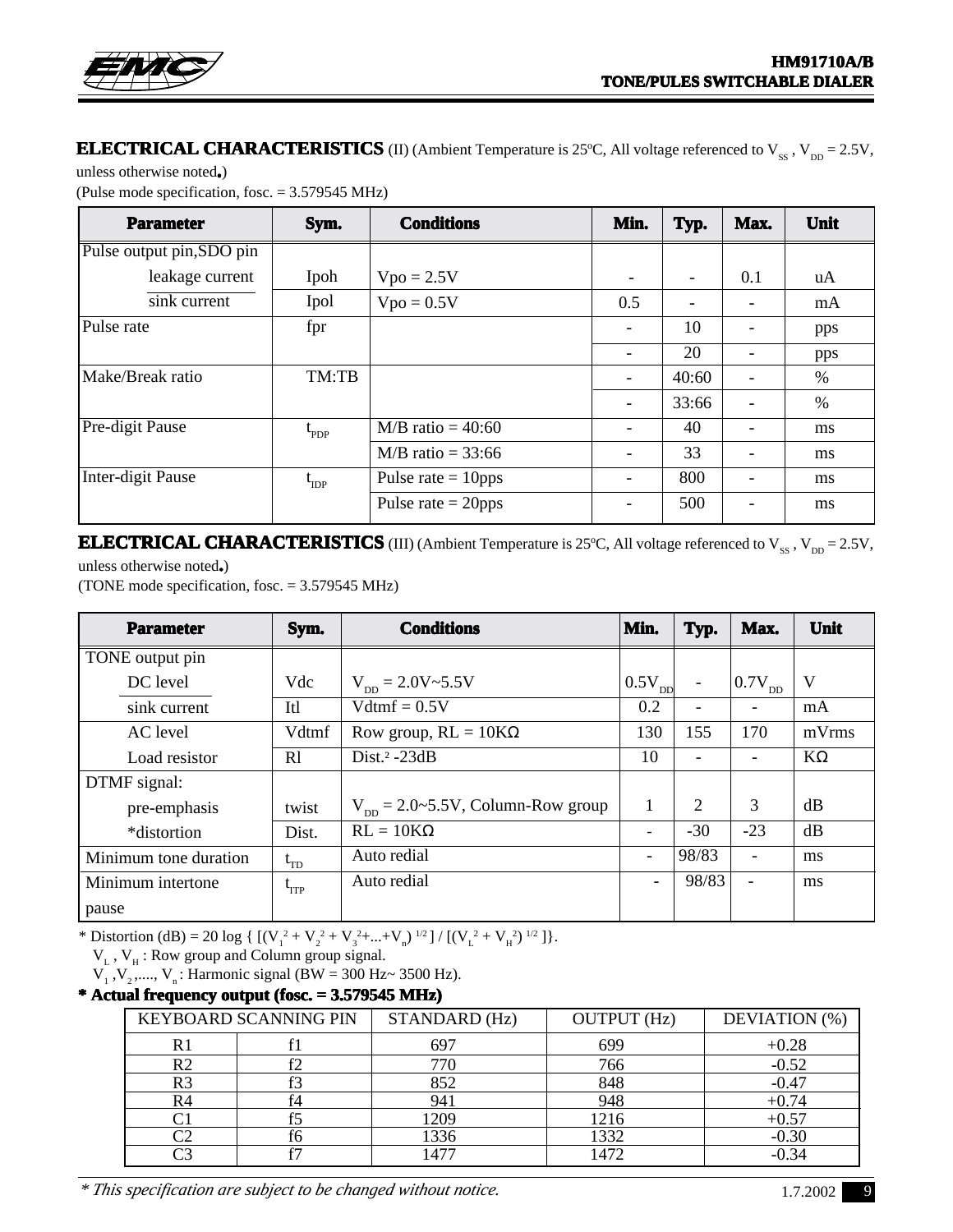



Figure 2: Tone Mode Timing Diagram



Figure 3: Pulse Mode Timing Diagram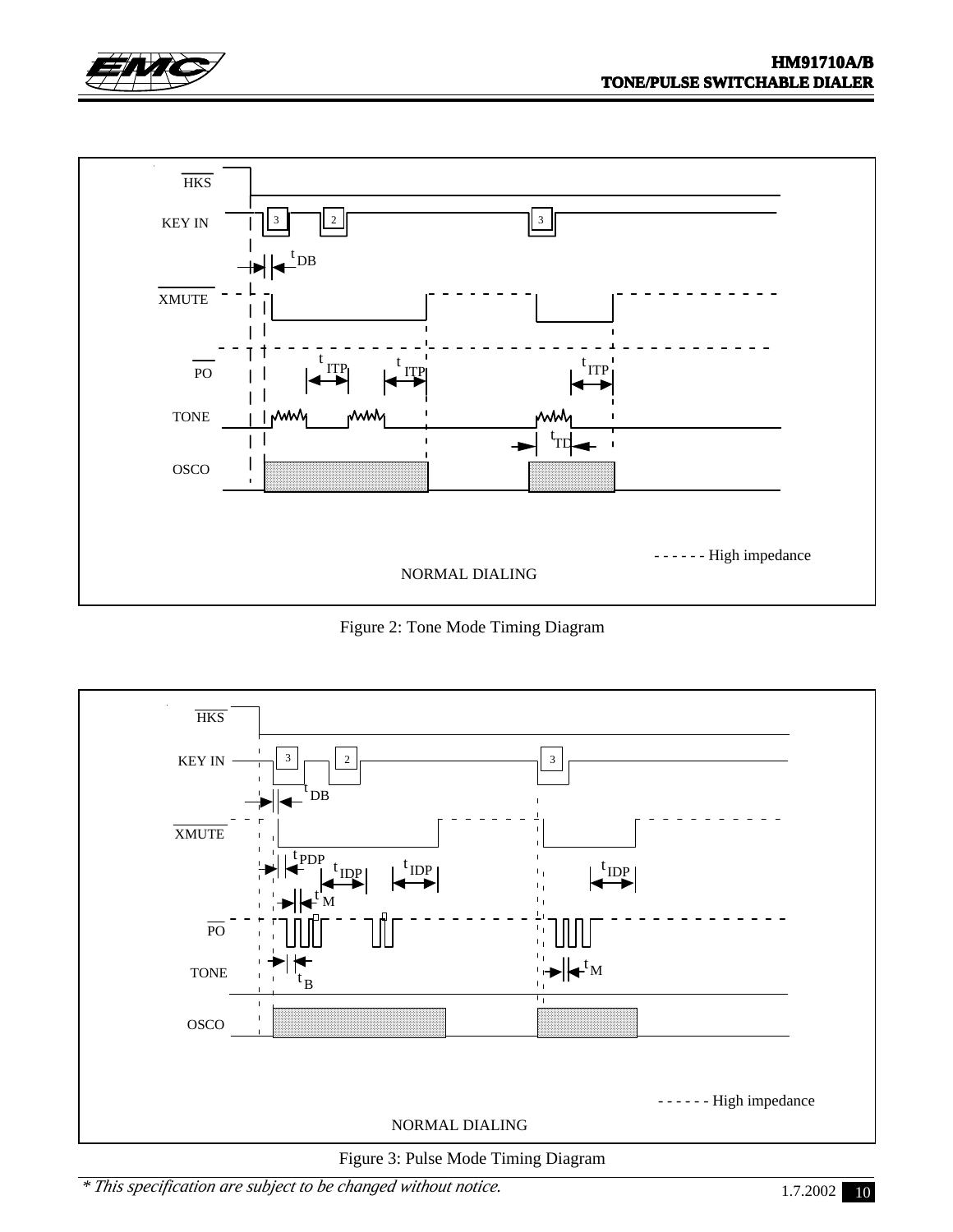



Figure 4: Timing Waveform for mixed dialing Operation (by P→T key entry)



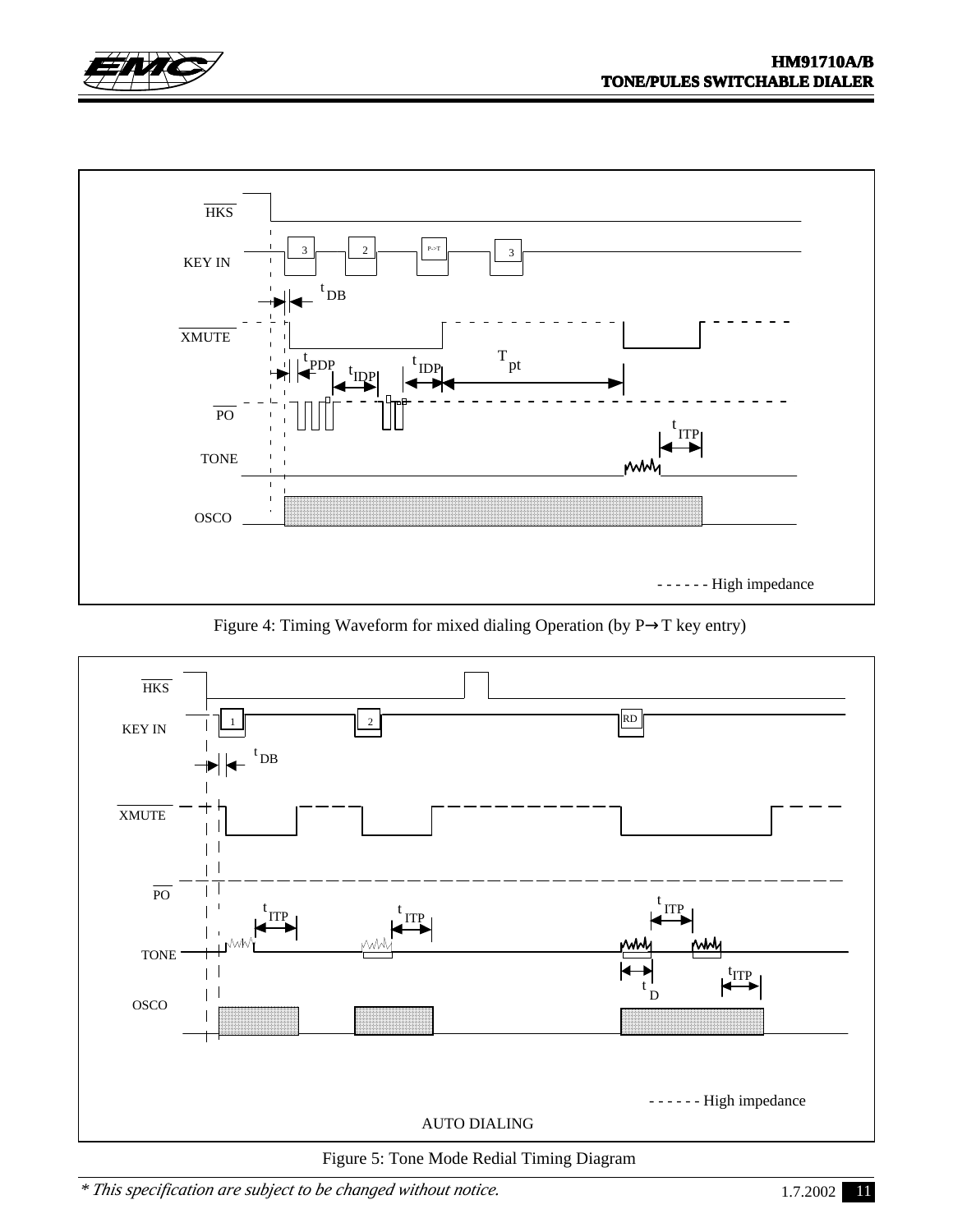



Figure 6: Pulse Mode Redial Timing Diagram



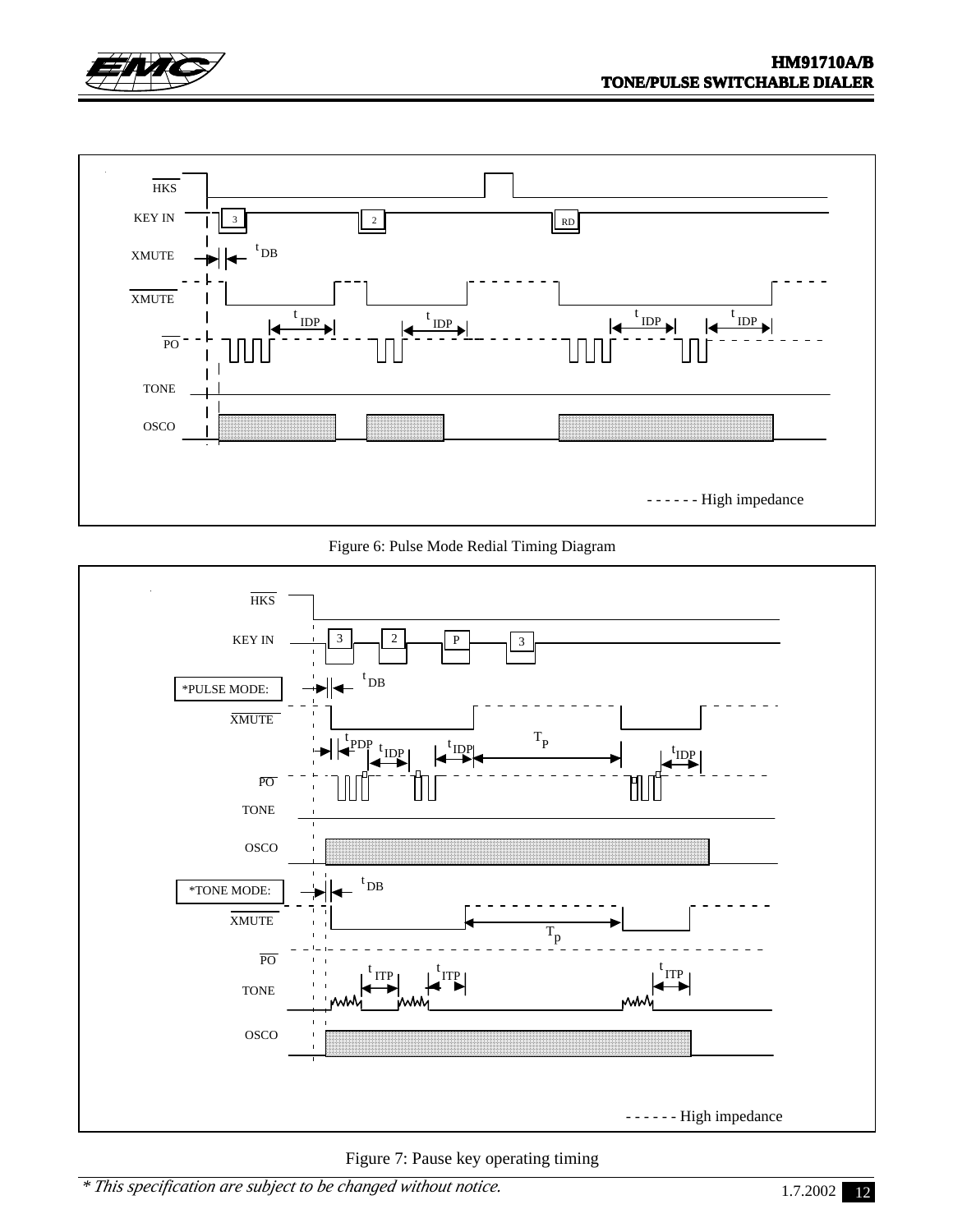



Figure 8: Flash key operation timimg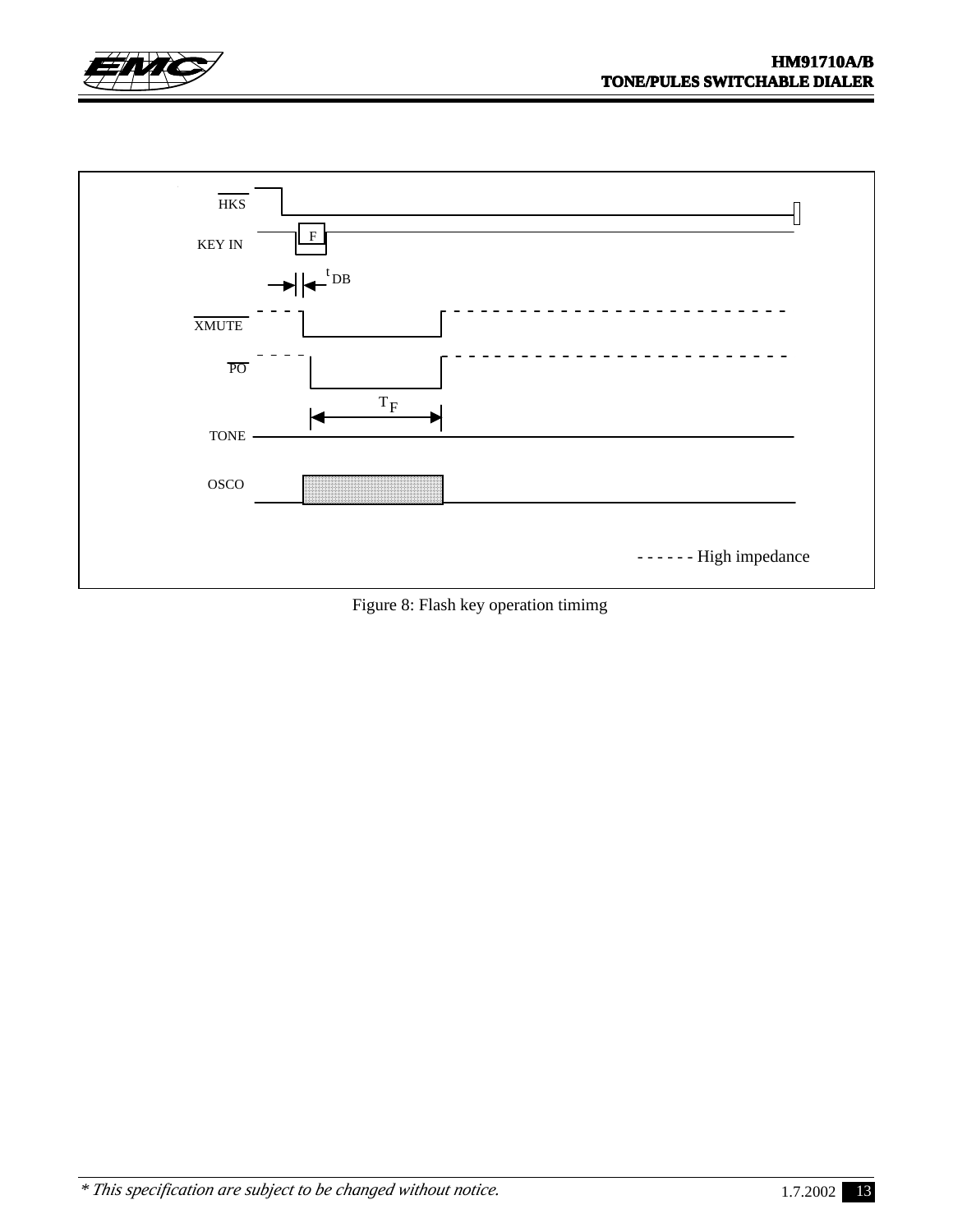

1.7.2002 14

 $14$ 

1.7.2002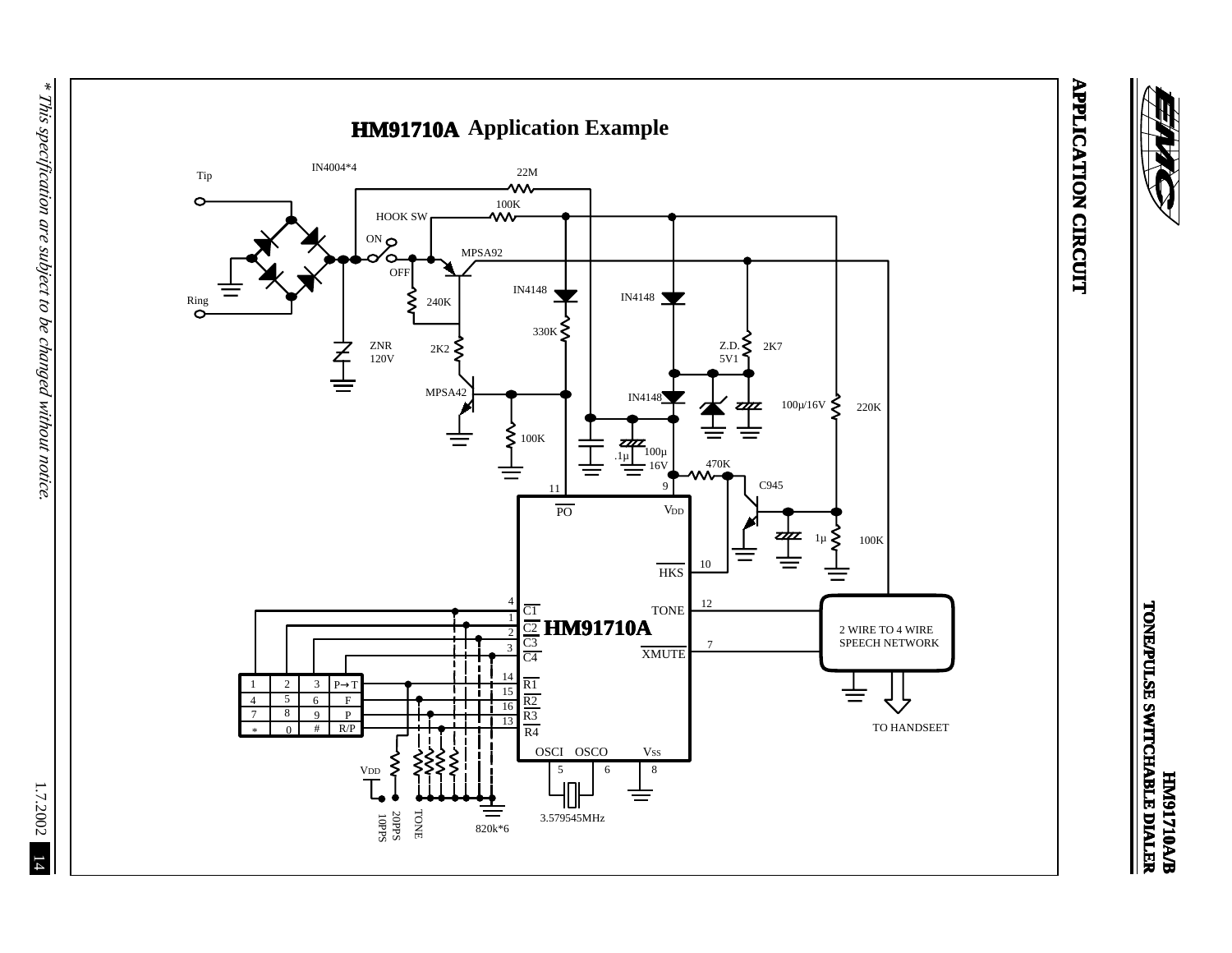

**APPLICATION CIRCUIT APPLICATION CIRCUIT**

**HM91710A/B**

**TONE/PULES SWITCHABLE DIALER**

**ANTIANI ALAMAN SALUTANOTI<br>ANDILIES SWITCHABLE DIALER** 

 $*$  This specification are subject to be changed without notice. *\* This specification are subject to be changed without notice.*

15 1.7.2002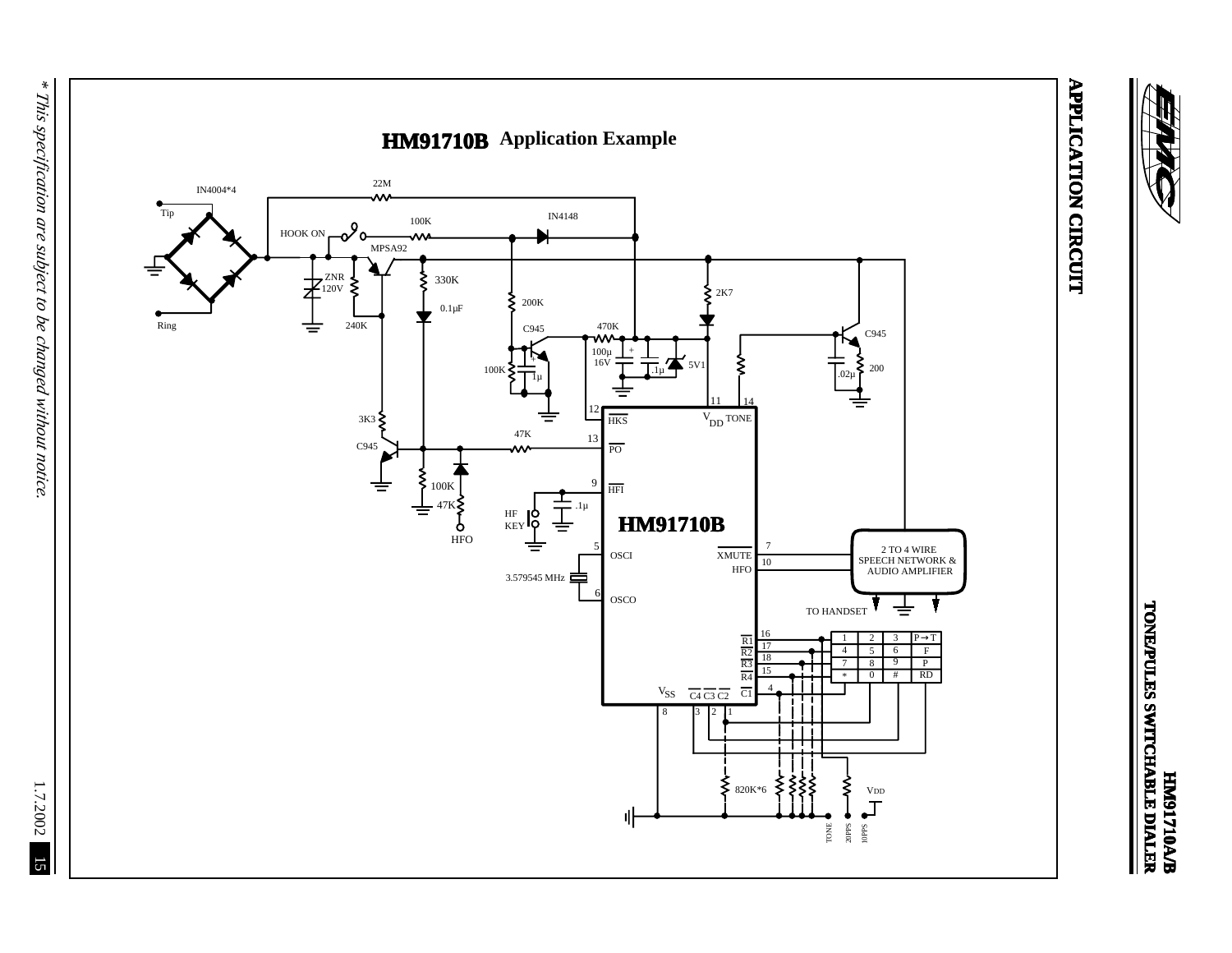

## **PACKAGE INFORMATION**

| Example : |     |       |              |                         |
|-----------|-----|-------|--------------|-------------------------|
|           | HМ  | 91710 | $\mathbf{P}$ |                         |
|           | (1) | (2)   | (3)          |                         |
|           |     |       |              | (1) ELAN MICRO. pefix   |
|           |     |       |              | $(2)$ Type number       |
|           |     |       |              | (3) Package code:       |
|           |     |       |              | $P \rightarrow P D I P$ |
|           |     |       |              | $K \rightarrow$ Skinny  |
|           |     |       |              | $R \rightarrow SDIP$    |

#### **16 Lead Plastic Package**



| 16 PDIP        |                   |       |               |      |  |  |  |  |  |  |
|----------------|-------------------|-------|---------------|------|--|--|--|--|--|--|
|                | <b>MILIMETERS</b> |       | <b>INCHES</b> |      |  |  |  |  |  |  |
| <b>DIM</b>     | MIN.              | MAX.  | MIN.          | MAX. |  |  |  |  |  |  |
| A              |                   | 5.334 |               | .210 |  |  |  |  |  |  |
| A1             | 0.381             |       | .015          |      |  |  |  |  |  |  |
| B              | 0.356             | 0.558 | .014          | .022 |  |  |  |  |  |  |
| B <sub>1</sub> | 1.150             | 1.778 | .045          | .070 |  |  |  |  |  |  |
| C              | 0.204             | 0.381 | .008          | .015 |  |  |  |  |  |  |
| D              | 19.05             | 20.07 | .750          | .790 |  |  |  |  |  |  |
| E              | 7.620             | 8.255 | .300          | .325 |  |  |  |  |  |  |
| E1             | 6.096             | 7.112 | .240          | .280 |  |  |  |  |  |  |
| e              | 2.286             | 2.794 | .090          | .110 |  |  |  |  |  |  |
| eB             |                   | 10.92 |               | .430 |  |  |  |  |  |  |
| L              | 2.921             | 4.064 | .115          | .160 |  |  |  |  |  |  |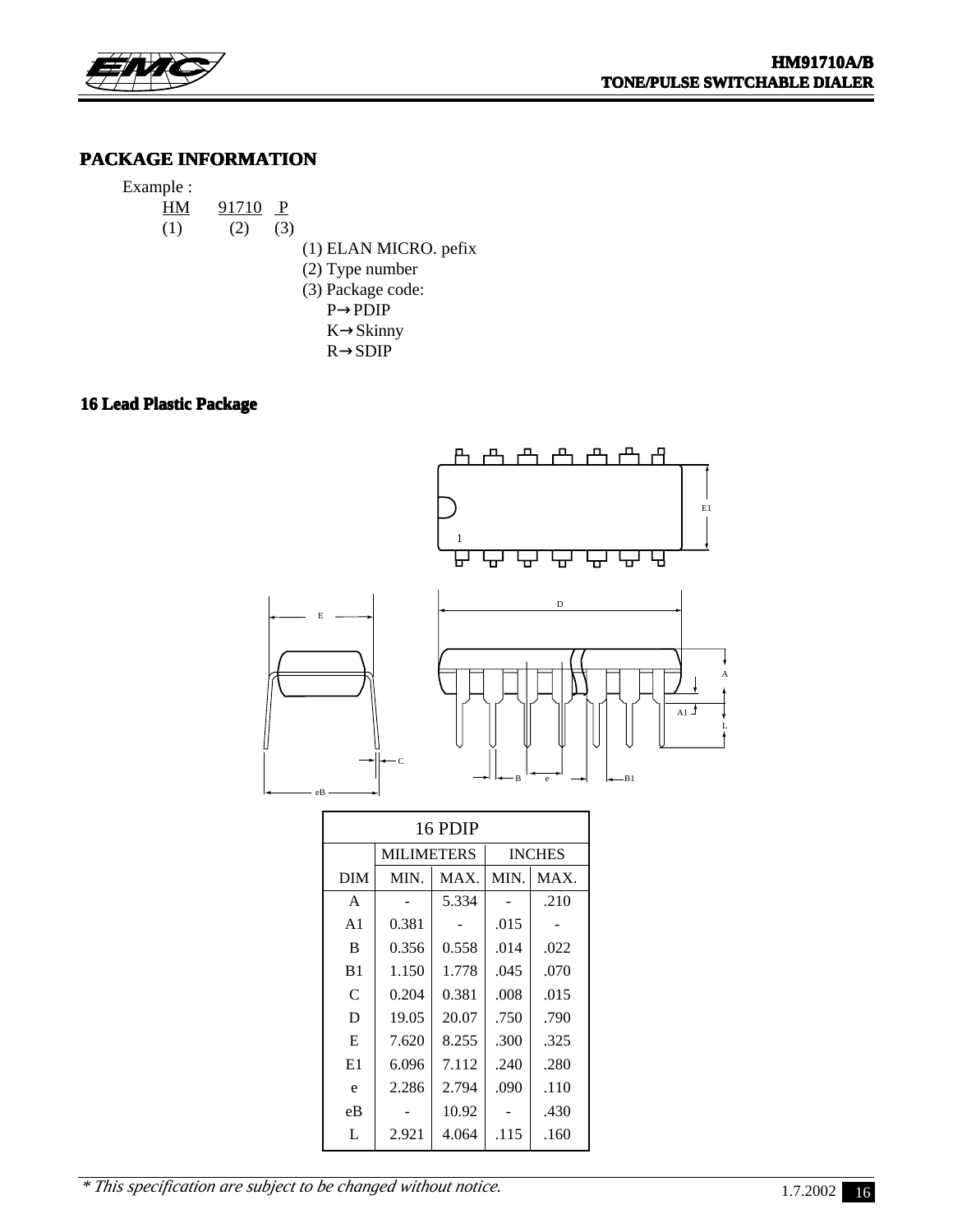

## **18/20/28 Lead Plastic Package**



| 18 PDIP |                                    |                          |                |                                    | 20 PDIP        |                          |                          |                   |                          | 28 PDIP        |       |                |       |       |
|---------|------------------------------------|--------------------------|----------------|------------------------------------|----------------|--------------------------|--------------------------|-------------------|--------------------------|----------------|-------|----------------|-------|-------|
|         | <b>MILIMETERS</b><br><b>INCHES</b> |                          |                | <b>INCHES</b><br><b>MILIMETERS</b> |                |                          |                          | <b>MILIMETERS</b> |                          | <b>INCHES</b>  |       |                |       |       |
| DIM     | MIN.                               | MAX.                     | MIN.           | MAX.                               | <b>DIM</b>     | MIN.                     | MAX.                     | MIN.              | MAX.                     | <b>DIM</b>     | MIN.  | MAX.           | MIN.  | MAX.  |
| A       | ۰                                  | 5.334                    | $\blacksquare$ | .210                               | A              | $\overline{\phantom{a}}$ | 5.334                    | $\blacksquare$    | .210                     | A              | ۰     | 6.350          |       | .250  |
| A1      | 0.381                              | $\overline{\phantom{0}}$ | .015           | $\overline{\phantom{a}}$           | A <sub>1</sub> | 0.381                    | $\overline{\phantom{a}}$ | .015              | $\overline{\phantom{a}}$ | A <sub>1</sub> | 0.381 | $\blacksquare$ | .015  | ٠     |
| B       | 0.356                              | 0.558                    | .014           | .022                               | B              | 0.356                    | 0.558                    | .014              | .022                     | B              | 0.356 | 0.558          | .014  | .022  |
| B1      | 1.150                              | 1.778                    | .045           | .070                               | B <sub>1</sub> | 1.150                    | 1.778                    | .045              | .070                     | B <sub>1</sub> | 1.016 | 1.778          | .040  | .070  |
| C       | 0.204                              | 0.381                    | .008           | .015                               | C              | 0.204                    | 0.381                    | .008              | .015                     | $\mathcal{C}$  | 0.204 | 0.381          | .008  | .015  |
| D       | 22.35                              | 23.37                    | .880           | .920                               | D              | 25.40                    | 26.67                    | 1.000             | 1.050                    | D              | 35.56 | 37.85          | 1.400 | 1.490 |
| E       | 7.620                              | 8.255                    | .300           | .325                               | E              | 7.620                    | 8.255                    | .300              | .325                     | E              | 15.24 | 15.88          | .600  | .625  |
| E1      | 6.096                              | 7.112                    | .240           | .280                               | E1             | 6.096                    | 7.112                    | .240              | .280                     | E1             | 13.21 | 14.73          | .520  | .580  |
| e       | 2.286                              | 2.794                    | .090           | .110                               | $\mathbf{e}$   | 2.286                    | 2.794                    | .090              | .110                     | e              | 2.286 | 2.794          | .090  | .110  |
| eB      | ۰                                  | 10.92                    | ۰              | .430                               | eB             | $\blacksquare$           | 10.92                    | $\blacksquare$    | .430                     | eB             | ۰     | 17.78          |       | .700  |
| L       | 2.921                              | 4.064                    | .115           | .160                               | L              | 2.921                    | 4.064                    | .115              | .160                     | L              | 2.921 | 5.080          | .115  | .200  |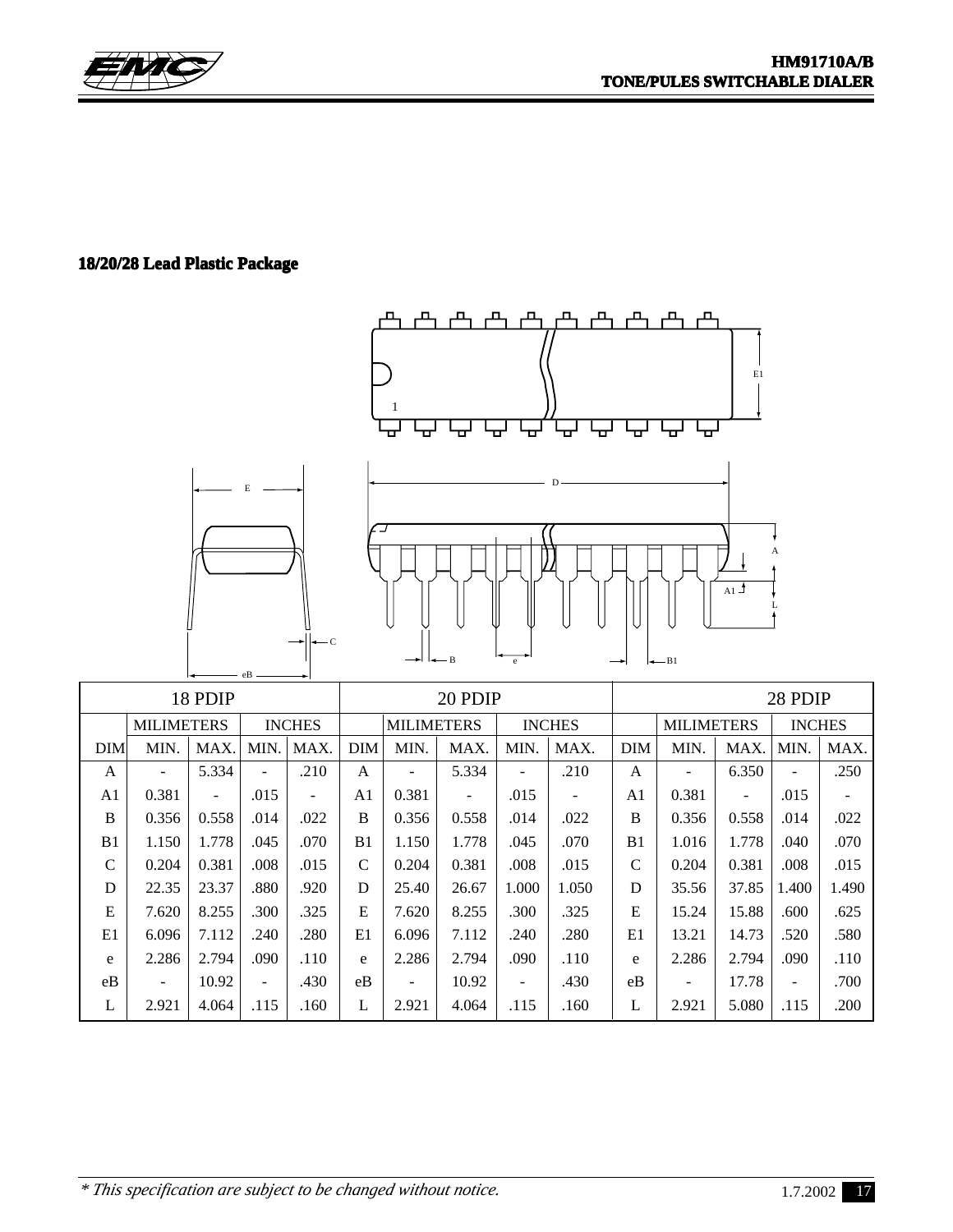

## **22/24 Lead Plastic Package-Skinny**



| 22 PDIP (skinny) |                   |       |      |               |                | 24 PDIP (skinny)  |                          |               |       |  |
|------------------|-------------------|-------|------|---------------|----------------|-------------------|--------------------------|---------------|-------|--|
|                  | <b>MILIMETERS</b> |       |      | <b>INCHES</b> |                | <b>MILIMETERS</b> |                          | <b>INCHES</b> |       |  |
| DIM              | MIN.              | MAX.  | MIN. | MAX.          | <b>DIM</b>     | MIN.              | MAX.                     | MIN.          | MAX.  |  |
| A                |                   | 4.752 |      | .180          | A              |                   | 4.572                    |               | .180  |  |
| A <sub>1</sub>   | 0.381             |       | .015 |               | A <sub>1</sub> | 0.381             | $\overline{\phantom{a}}$ | .015          |       |  |
| B                | 0.356             | 0.558 | .014 | .022          | <sub>B</sub>   | 0.356             | 0.558                    | .014          | .022  |  |
| B1               | 1.27              | 1.778 | .050 | .070          | B1             | 1.27              | 1.778                    | .050          | .070  |  |
| $\mathbf C$      | 0.204             | 3.556 | .008 | .014          | $\mathcal{C}$  | 0.204             | 0.381                    | .008          | .015  |  |
| D                | 25.90             | 26.67 | 1.02 | 1.05          | D              | 31.24             | 32.26                    | 1.23          | 1.270 |  |
| E                | 7.620             | 8.255 | .300 | .325          | E              | 7.620             | 8.255                    | .300          | .325  |  |
| E1               | 6.223             | 6.604 | .245 | .260          | E1             | 6.223             | 6.731                    | .245          | .265  |  |
| e                | 2.286             | 2.794 | .090 | .110          | e              | 2.286             | 2.794                    | .090          | .110  |  |
| eB               | 8.382             | 10.16 | .330 | .400          | eB             | 8.636             | 9.652                    | .340          | .380  |  |
| L                | 2.921             | 4.064 | .115 | .160          | L              | 2.921             | 4.064                    | .115          | .160  |  |

*\* This specification are subject to be changed without notice.*